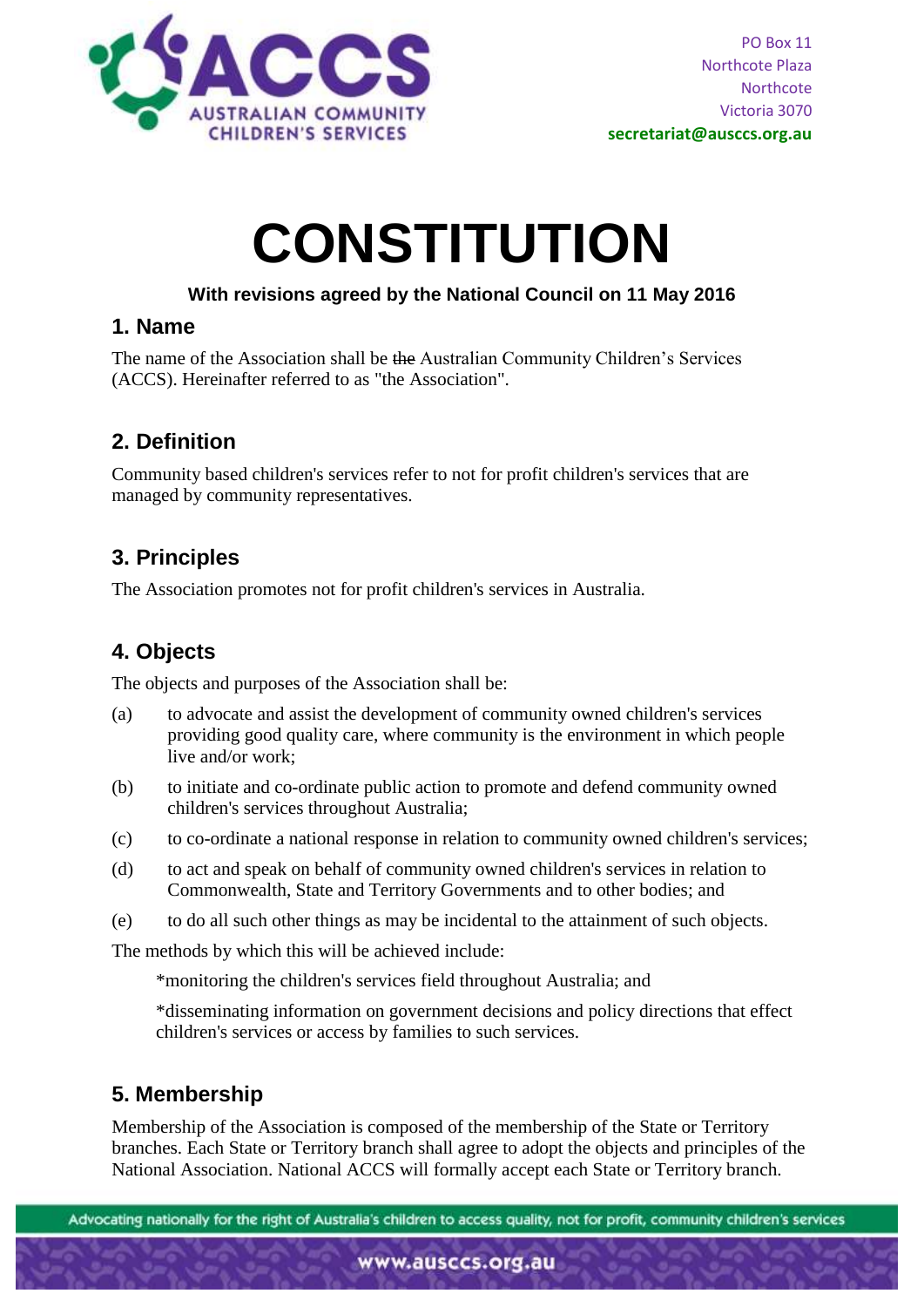

## **6. Associations' offices**

The office of the Association shall be at the place of work of the National Secretary of the Association or at such other place as the National Association may from time to time determine.

# **7. National Council**

The Association shall have a National Council comprising two delegates from each State or Territory branch. Each State or Territory Convenor must notify the National Convenor of their delegates.

## **8. National Council meetings**

The National Council shall meet either face-to-face or by teleconference at least twice a year.

The National Convenor will hold a meeting or teleconference at any time on the request of a association delegate within a 30 day period.

Decisions made at constitutionally convened meetings or teleconferences shall be binding.

A quorum for a National Association meeting or teleconference shall be one half plus one of the total number of branch delegates.

In the event of only one representative from a State or Territory branch being able to attend an Association meeting, that representative is entitled to exercise a proxy vote on behalf of the other representative.

# **9. Powers and responsibilities of the Association**

The Association shall have the following powers and responsibilities:

- (a) to elect from among National Council representatives a Convenor, a Deputy Convenor, a Secretary and a Treasurer;
- (b) to manage the affairs of the Association;
- (c) to deal with correspondence of the Association;
- (d) to open and conduct bank accounts;
- (e) to deal with all or any part of property of the Association for the sole benefit of the Association;
- (f) to conduct appeals for funds and to accept donations;
- (g) to raise or borrow money for the sole purpose of the Association upon such terms and in such manner as the Association thinks fit and to secure the repayment of money so raised or borrowed or the payment of a debt or liability of the Association, by giving mortgages, charges or securities upon or over all or any of the property of the Association;
- (h) to have authority over the installation and removal of equipment and furnishings of the Association;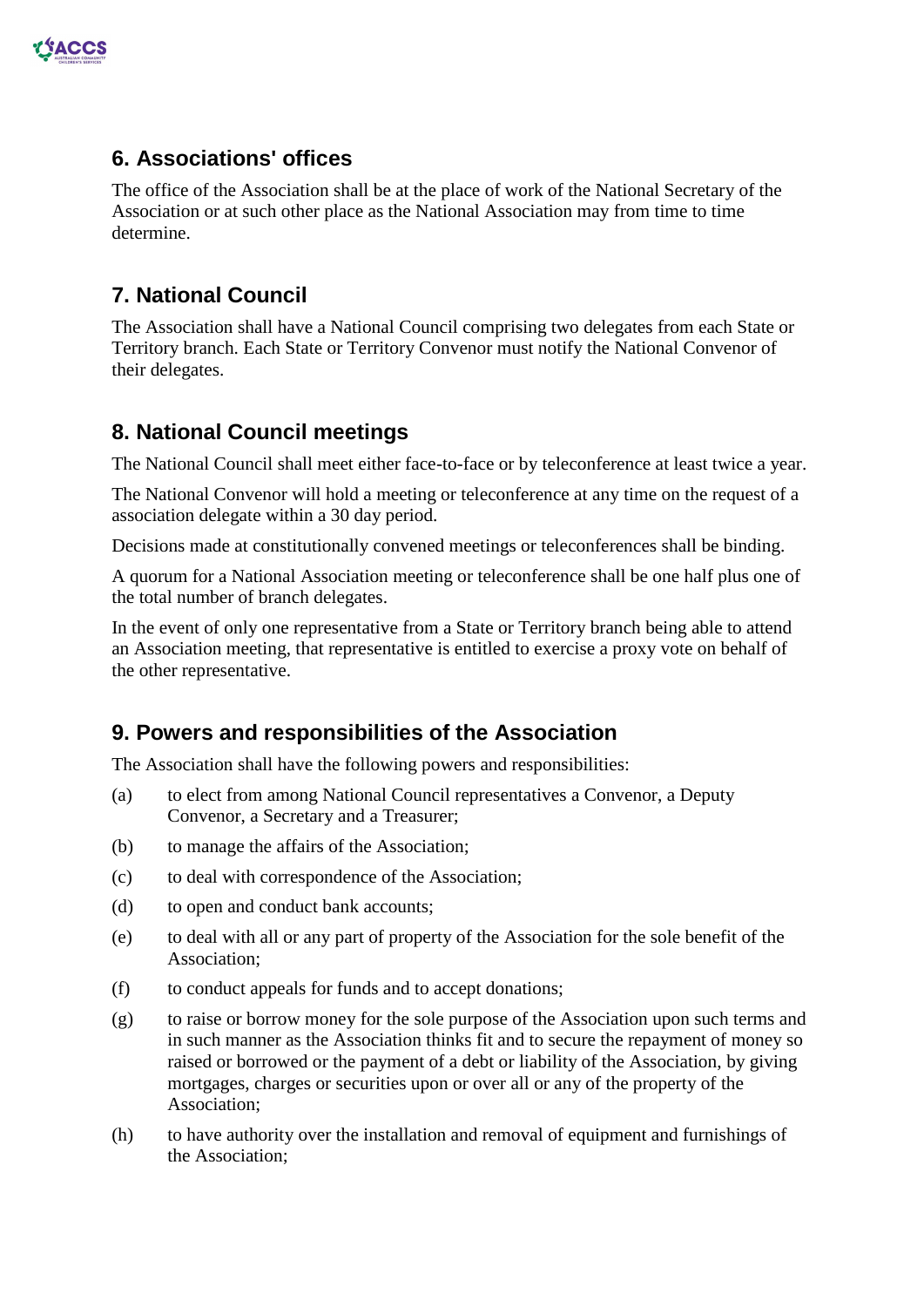

- (i) to appoint and employ staff of the Association and to dismiss or suspend staff as required;
- (j) to keep statements of accounts and books showing the financial affairs of the Association and to present audited accounts and balance sheet to the Annual General Meeting of the Association;
- (k) subject to this Constitution, to make additional rules for the proper management of the Association, which rules shall be binding on the National Association, staff and members of the Association;
- (l) to determine, subject to ratification by an Annual General Meeting or a Special General Meeting the annual membership subscription (if required) and to determine charges payable for the use or hire of the facilities of the Association;
- (m) to appoint from among the Association members subcommittees as may be necessary and depute or refer to the subcommittees such of the powers and duties of the Association as the Association may determine. Such sub-committee shall periodically report their proceedings to the Association and shall conduct their business in accordance with the directions of the Association; and
- (n) to do all other such things necessary for the good order and management of the Association.

## **10. Decision making**

Decisions are made at Association meetings or teleconferences. Decisions are made on the basis of a two third majority vote. Decisions made at National Association are binding on States and Territories.

In the event of an issues requiring an immediate decision the National Convenor in consultation with the Deputy Convenor, National Secretary and National Treasurer shall be empowered to make a decision or comment publicly on that issue. The National Convenor shall, as soon as practicable contact the other States and Territories regarding the decision or public statements.

## **11. Office bearers of the Association**

#### THE ROLE OF THE CONVENOR

The Convenor is the principle spokesperson for the Association in line with its policies and shall:

\*in consultation with the Deputy Convenor and Secretary, convene meetings of the Association;

\*in consultation with the Deputy Convenor and Secretary, determine the agenda for the meetings and teleconferences;

\*have the casting vote if required;

\*participate in the decisions of the executive of the National Association;

\*chair meetings of the Council or hand over the chair to another delegate of their choosing; and

\*accept new items for the agenda at the discretion of the meeting.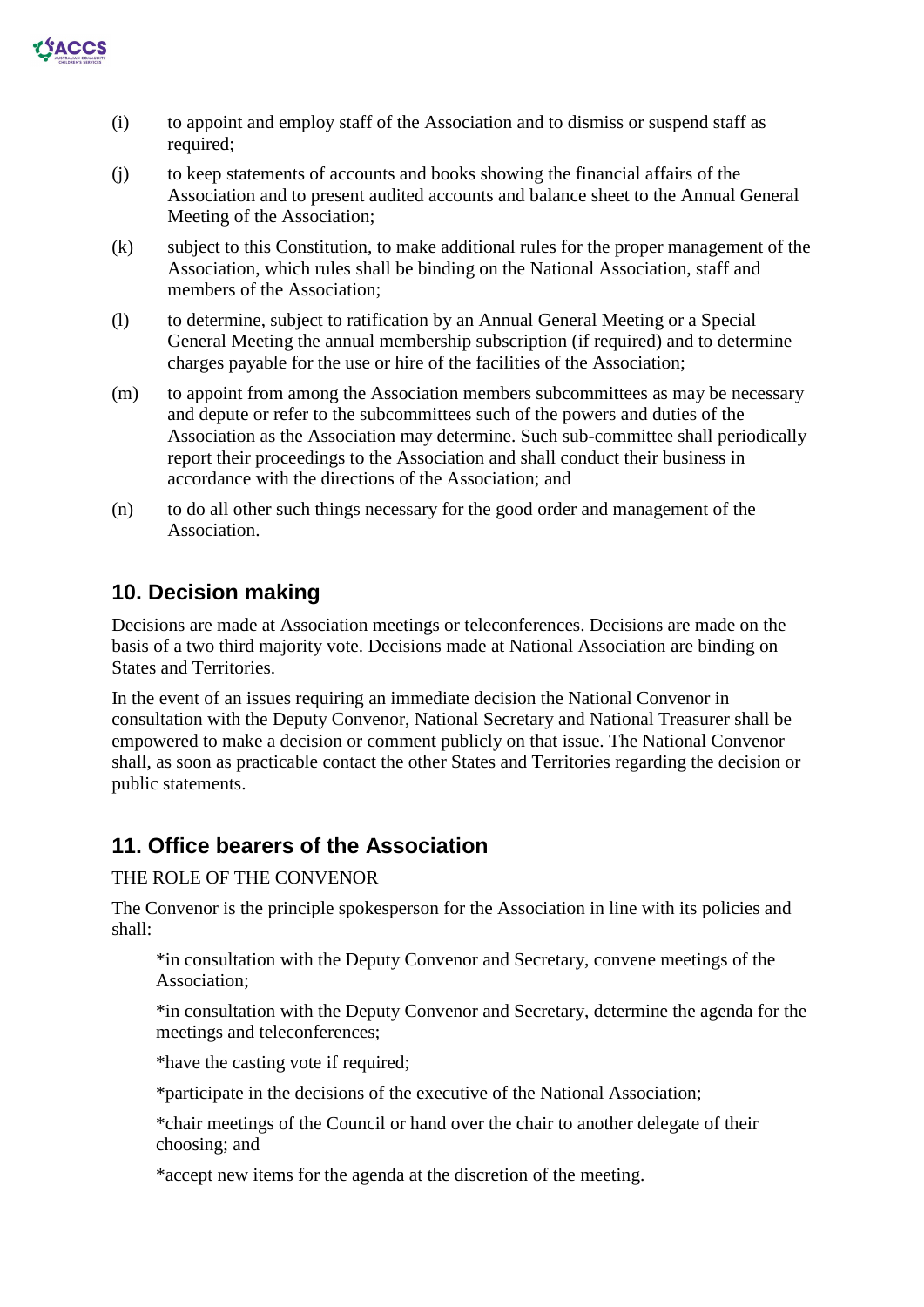

When the Convenor is not present the Deputy Convenor shall preside over the meeting.

#### THE ROLE OF THE DEPUTY CONVENOR

The role of the Deputy Convenor of the Association shall:

\*chair meetings of the Association as required;

\*act as spokesperson of the Association as required;

\*participate in the decisions of the executive of the National Association; and

\*attend meetings and represent National ACCS as required.

THE ROLE OF THE SECRETARY

The Secretary of the Association shall:

\*in consultation with the Convenor, prepare and distribute the agenda for Council meetings and teleconferences;

\*participate in the decisions of the executive of the National Association;

\*record minutes of the Council meetings or teleconferences and distribute to each State and Territory branch within one month of a meeting taking place; and

\*in consultation with the Convenor, receive and act upon all correspondence.

THE ROLE OF THE TREASURER

The Treasurer of the Association shall:

\*ensure that proper accounts and books are maintained;

\*participate in the decisions of the executive of the National Association;

\*organise the appointment of an auditor and ensure that an annual audit is conducted;

\*ensure that staff are employed under appropriate conditions and are paid regularly;

\*ensure that there are sufficient operational funds to operate the Association;

\*ensure that accounts are paid in a timely manner;

\*provide regular financial reports to the members of the Association; and

\*provide any other financial information as required by the Association.

The Convenor, Deputy Convenor, Secretary and Treasurer can only act in accordance with ACCS Inc. policy and decisions.

## **12. Election of office bearers**

The Association shall elect from its members at the first meeting of a calendar year the following Office Bearers:

- (a) a Convenor who shall be elected for a term of one year. This position shall be elected first;
- (b) a Deputy Convenor who shall be elected for a term of one year. This position shall be elected second;
- (b) a Secretary who shall be elected for a term of one year. This position shall be elected third; and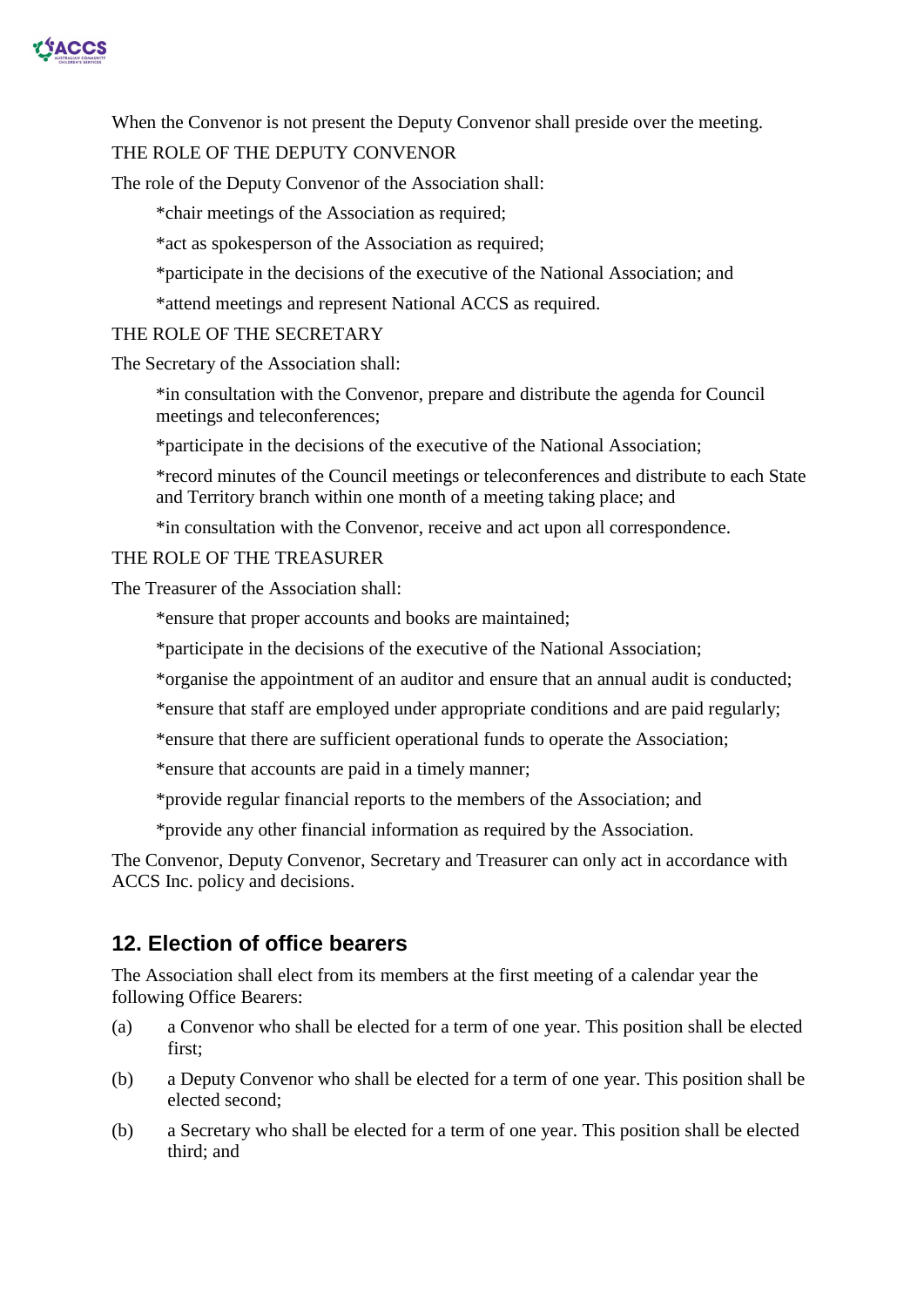

(c) a Treasurer who shall be elected for a term of one year. This position shall be elected fourth.

Office bearers of the Association will come from different State or Territory branches where possible. As many states and territories as possible will be represented on the Executive, with a minimum of two.

## **13. Finances and property**

- (a) The income, property and funds of the Association shall be used and applied solely towards the promotion of the objects of the Association, and no part thereof shall be paid or transferred directly or indirectly by way of dividend, bonus *ex gratia*  payments or otherwise by way of pecuniary benefit to the members or relatives of members provided that nothing herein contained shall prevent the payment in good faith of remuneration to any officer or staff member of the Association or reasonable or proper rental for premises let by any member of the Association.
- (c) The financial year of the Association shall be from the first day of July to the thirtieth day of June.

## **14. Public Officer**

The elected Public Officer of the Association will act as Public Officer in accordance with the *Associations Incorporation Ordinance 1953-1966* and shall attend to the filing of all necessary documents under the said Ordinance.

## **15. Meetings**

#### A. GENERAL MEETINGS

- (a) At the first meeting of the new calendar year the Treasurer shall present an audited financial report to the Association.
- (b) At the first meeting of the new calendar year an election will be held for new office bearers.
- (c) At the first meeting of the new calendar year subscriptions and membership fees (as applicable) shall be ratified.
- (d) At the first meeting of the new calendar year an auditor shall be appointed. A vacancy in the office of auditor during the year shall be filled by an appointment by the Association.
- (e) Conduct such business as may be specified in the Notice of Meeting and any other business brought forward from the floor at the meeting.

#### B. SPECIAL GENERAL MEETINGS

A Special General Meeting of the Association shall be held:

- (a) upon resolution to this effect by the Association;
- (b) within 28 days of receipt of a request by any members of the Association made in writing to the Secretary and stating the purpose for which such meeting is called;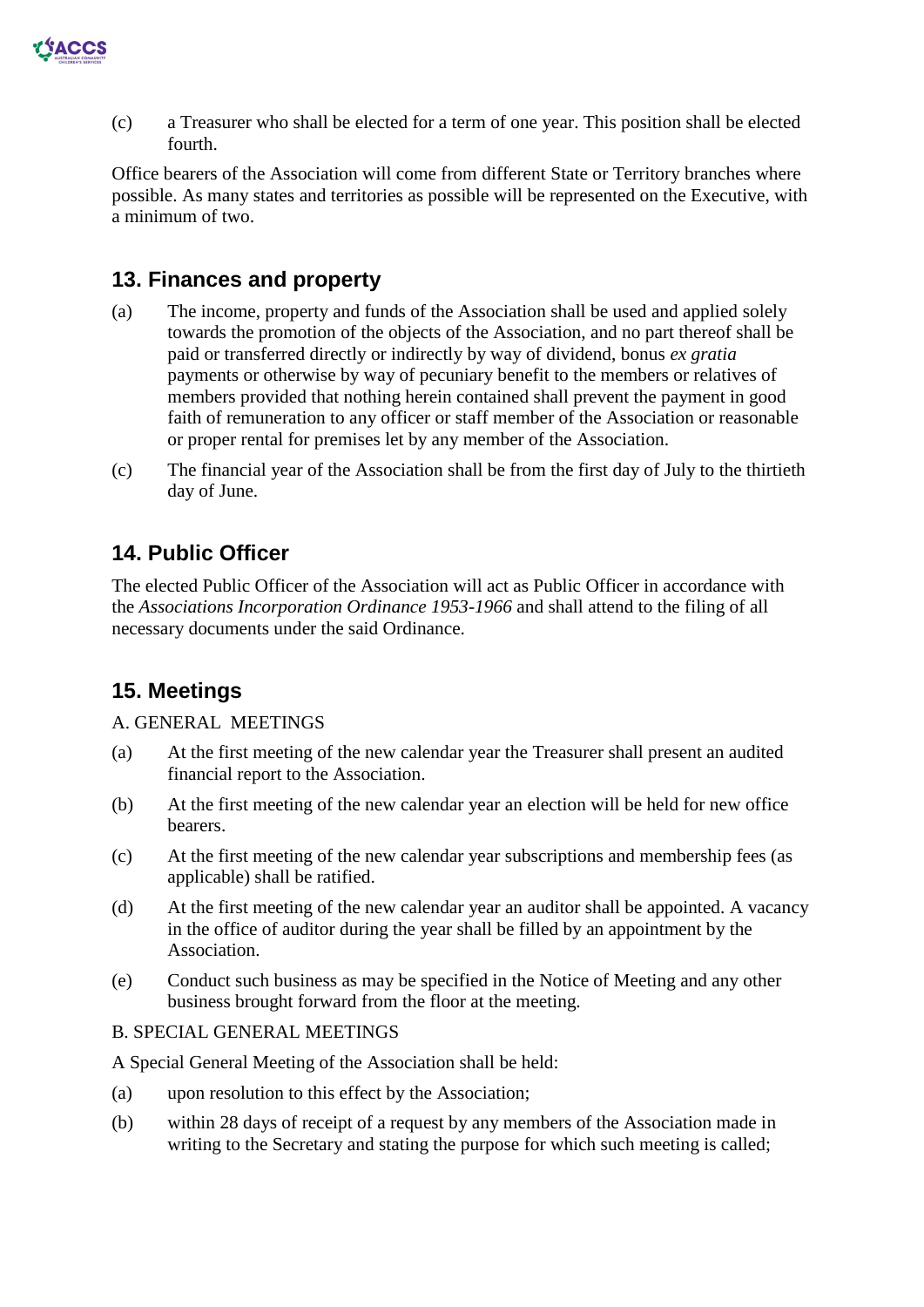

- (c) written notice of any Special General Meeting shall be given by the Secretary to all members of the Association not less than 14 days before the date of such meeting and outlining the purpose for which such Special General Meeting is to be called; and
- (d) such Special General Meeting shall consider only those matters outlined in the Notice calling the meeting, other business may be heard only with the consent of three quarters of those present and voting at such Special General Meeting.

# **16. Voting**

Voting shall be by a show of hands except that any contested election at an annual general meeting or otherwise shall be by a secret ballot or voice.

## **17. Affiliation**

The Association may:

- (a) make an application for affiliation with any such organisations and associations whose objects are consistent with those of the Association and as the Association from time to time thinks fit; and
- (b) elect a representative or representatives of the Association to attend meetings of such organisations and associations and or to attend any general meetings of such organisations and associations.

## **18. Circumstances not provided for**

If any circumstances arise as to which this Constitution is silent or incapable of taking effect or being implemented according to its strict provisions, the Association shall have power to determine what action shall best give effect to the object of the Association and to ensure its efficient administration and every act of the Association bona fide resolved upon pursuant to this clause shall be as valid as if specifically authorised herein.

## **19. Dissolution**

- (a) The Association shall not be dissolved unless a poll of all financial members be taken and the dissolution be approved by of the members voting. No such poll shall be taken except after one calendar month's notice in writing to all financial members of the intention to take such a poll. A poll shall be taken in such a manner as the Association determines.
- (b) On dissolution, all property of the Association whether real or personal remaining after payment of all debts and legal liabilities, shall be handed over to such registered or exempted charities which have been approved by the Commissioner of Taxation for the purpose of item 63A in the *First Schedule to the Sales Tax (Exemptions and Classifications) Act* as a three quarters majority of the members at a Special General Meeting may decide.